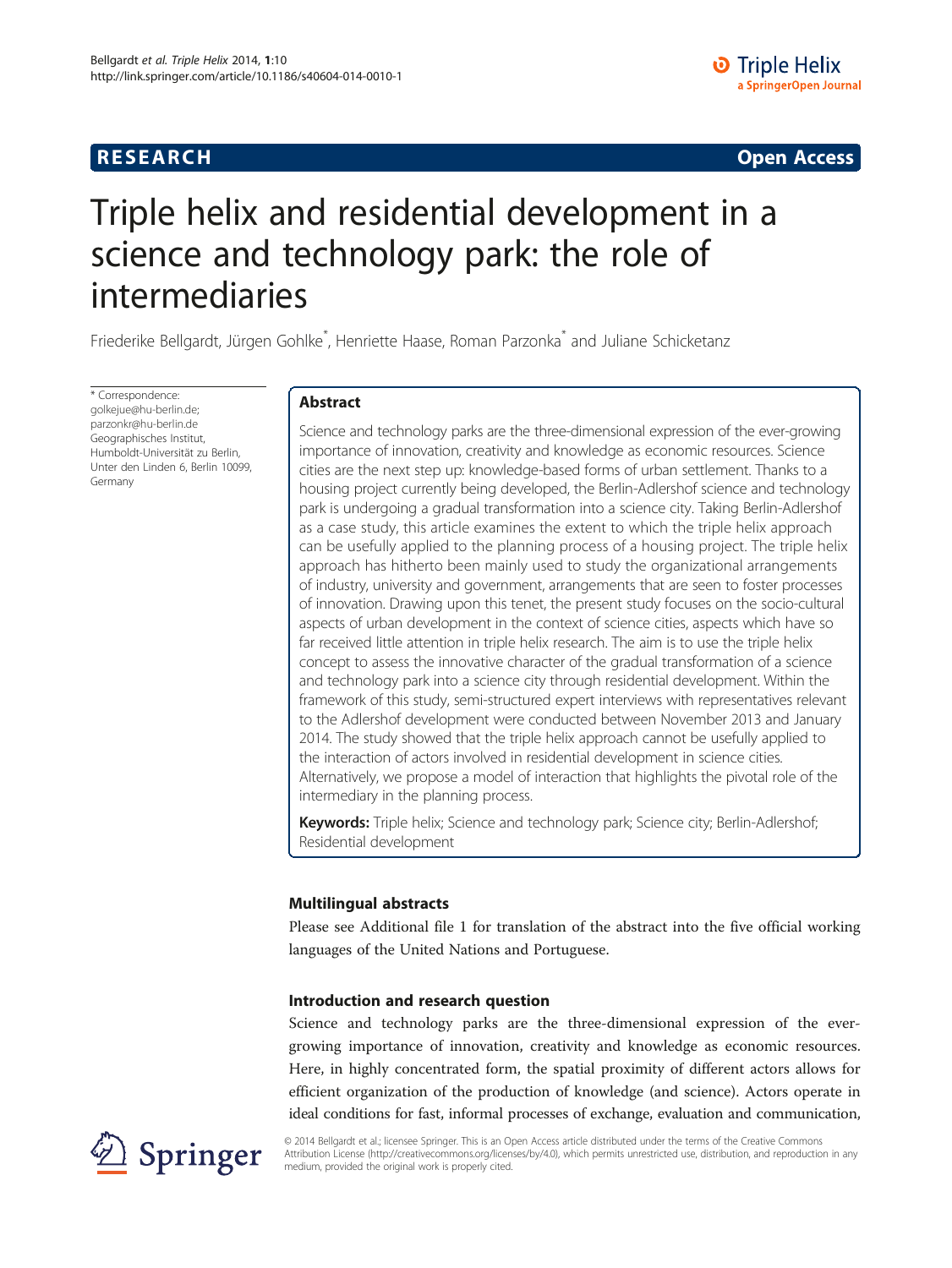and this contributes substantially to the genesis of creative and innovative processes (Bathelt et al. [2011](#page-13-0)). Science and technology parks are extremely important in the regional context, giving the surrounding area an economic boost (Handrich et al. [2008:](#page-13-0) 41). On a global level, they are in constant competition with each other.

Science cities are the next step up: knowledge-based forms of urban settlement (Kühn [2003\)](#page-13-0). In a science city, in addition to the establishment of science-based institutions, the socio-cultural areas of housing and leisure are integrated into the urban development context. Their design is based on an idealized image of cities as places of innovation, with a particular focus on characteristics that stimulate the genesis of innovation, creativity and new knowledge (Heßler [2007](#page-13-0): 147f.). At the same time, however, planners deliberately omit other quintessentially urban characteristics such as contradictions, complexity, disorder, social and political conflicts, and environmental problems (ibid.: 148). According to Heßler, the "[…] complexity of the city as a social form, as a form of human coexistence [is] set aside" in science cities (ibid.: 147, translated).

The Berlin-Adlershof science and technology park is undergoing a gradual transformation into a science city, thanks to a housing project currently under construction, Wohnen am Campus (Living on Campus). The expansion of the previous range of functions to include housing, a function inherent to cities, is a step towards the realization of the "[…] most comprehensive attempt at a planned mix of uses" (Kühn [2003:](#page-13-0) 147, translated), something which cannot yet be found in reality. This development can be understood as something novel and innovative.

The triple helix research approach focuses on the development of innovations, which it considers to be the result of the intersecting relationships of the three groups of actors (helices) from the spheres of industry, university and government (Leydesdorff and Etzkowitz [1996\)](#page-13-0). So far, empirical research has disregarded socio-cultural aspects in the urban development context of science cities. The present study takes this as its starting point and attempts to explore the innovative character of the transformation of a science and technology park into a science city, in the terms of the triple helix concept. The aim is to use the case study of Berlin-Adlershof to test the applicability of the triple helix approach to the process of planning a housing project in a science and technology park.

#### Literature review: triple helix

Originally conceived by Etzkowitz and Leydesdorff, the triple helix research approach has continued to evolve over the years (Leydesdorff and Etzkowitz [1996](#page-13-0), [1998](#page-13-0); Etzkowitz and Leydesdorff [1997](#page-13-0), [2000](#page-13-0); Etzkowitz [2003](#page-13-0); Leydesdorff [2000, 2013](#page-13-0)). At its core, it postulates a new institutional foundation for the development of innovations. As in a triple helix, the complex process of creating innovations no longer takes place in a single institution, but in the form of trilateral networks made up of the interacting helices of industry, university and government (Fogelberg and Thorpenberg [2012](#page-13-0); Hotz-Hart and Rohner [2014](#page-13-0): 43). According to this understanding, the helices become ever more closely interwoven, eventually fusing into a triple helix structure (borrowed metaphorically from biology) (cf. Etzkowitz and Leydesdorff [1997](#page-13-0); Ortiz [2013:](#page-13-0) 96; Rammert [2007](#page-13-0): 192).

In the relational network of the triple helix, each of the three helices is ascribed a specific role. Universities, as actors in the field of science, are described here as primary institutions (Etzkowitz [2013:](#page-13-0) 487). Gibbons et al. ([1994\)](#page-13-0) discern a change in the significance of the helices and distinguish between modes I and II.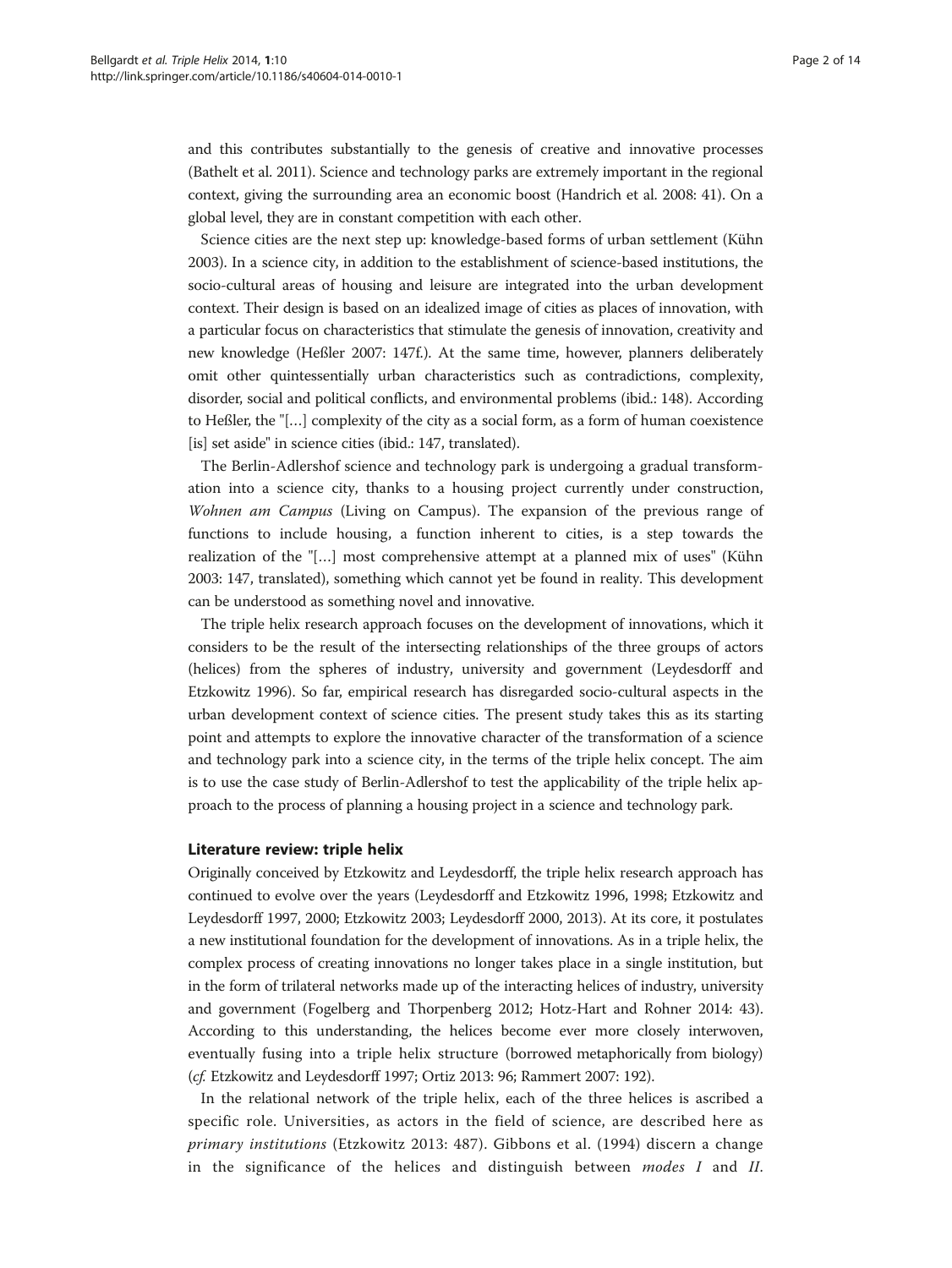Traditionally, the role of universities in the social and economic system was subordinate to that of industry and government. The strict separation of research and practical application, and the related linear production of knowledge in academic disciplines, is referred to as *mode I*. Here universities functioned as neutral *support* structures for innovation (Etzkowitz [2003](#page-13-0)), producing fundamental knowledge, providing research findings and training personnel for higher-ranking institutions.

Today, however, universities occupy a key position in innovation processes. As part of the second academic revolution (Etzkowitz [2003](#page-13-0): 294), the emergence of new, heterogeneous knowledge producers may have deprived universities of their monopoly, but in return they have considerably expanded their remit, well beyond their basic functions of research and teaching. Gibbons et al. ([1994\)](#page-13-0) regard this development as mode II of knowledge production. Universities produce knowledge in transdisciplinary processes, then utilize and market it; they establish and support spin-offs, and perform "quasi entrepreneurial functions" (Ortiz [2013:](#page-13-0) 96, translated), hence the term entrepreneurial universities (Etzkowitz [2003, 2013](#page-13-0); Etzkowitz et al. [2000;](#page-13-0) Etzkowitz and Zhou [2008](#page-13-0)). Entrepreneurial universities strive to use the knowledge they generate to actively participate in social and economic developments. As a result, they are regarded as equal-ranking primary institutions. They are actively involved in the utilization and capitalization of the knowledge they have generated and play a key role in the networks that foster innovation: the communicative, interactive networks between industry and government. The boundaries of each institution's sphere of influence are in flux and are constantly being rebalanced (Leydesdorff and Etzkowitz [1998:](#page-13-0) 195; Leydesdorff [2000:](#page-13-0) 243).

It is not just universities which are changing, expanding their traditional range of functions to include entrepreneurial activity, and thus becoming more like industrial enterprises. At the same time, companies are becoming increasingly similar to universities, with industrial actors incorporating typically academic activities. These include maintaining their own research and development facilities, constantly increasing the skill level of their staff by offering training and professional development, and sharing knowledge with each other. The high degree of overlap between the institutions leads to a mutual exchange of skills in the areas usually covered by the other helices; in the terminology of the triple helix concept, this is referred to as *hybridization* or taking the role of the other (Etzkowitz [2003:](#page-13-0) 295; Ranga and Etzkowitz [2013:](#page-13-0) 238 f.). At the point where the spheres of the different actors intersect, the simultaneous presence of competition and cooperation becomes 'co-opetition'.

Figure [1](#page-3-0) shows the diversity of the institutional arrangements which can arise from different relationships between the three helices. In the statist model (Figure [1](#page-3-0)a), industry and universities are organized by a central government, and their mutual relationships are strictly regulated. The *laissez-faire* model (Figure [1](#page-3-0)b) describes the three spheres as clearly separate from one another. Interaction between them is very limited. The institutions are closest to each other in the triple helix configuration devised by Etzkowitz and Leydes-dorff ([2000](#page-13-0): [1](#page-3-0)11) (Figure 1c). Here the areas of influence of the three helices are so diffuse that new organizational arrangements and connections emerge at the points where the three spheres intersect (innovation in innovation). These might include collaborative R&D projects or "hybrid" forms of organization which support companies during the start-up period (incubators), provide venture capital or act as intermediaries, promoting the development and collaboration of an entire site (Etzkowitz [2003](#page-13-0): 308; Ranga and Etzkowitz [2013:](#page-13-0) 244; Rodrigues and Melo [2013](#page-13-0): 1677).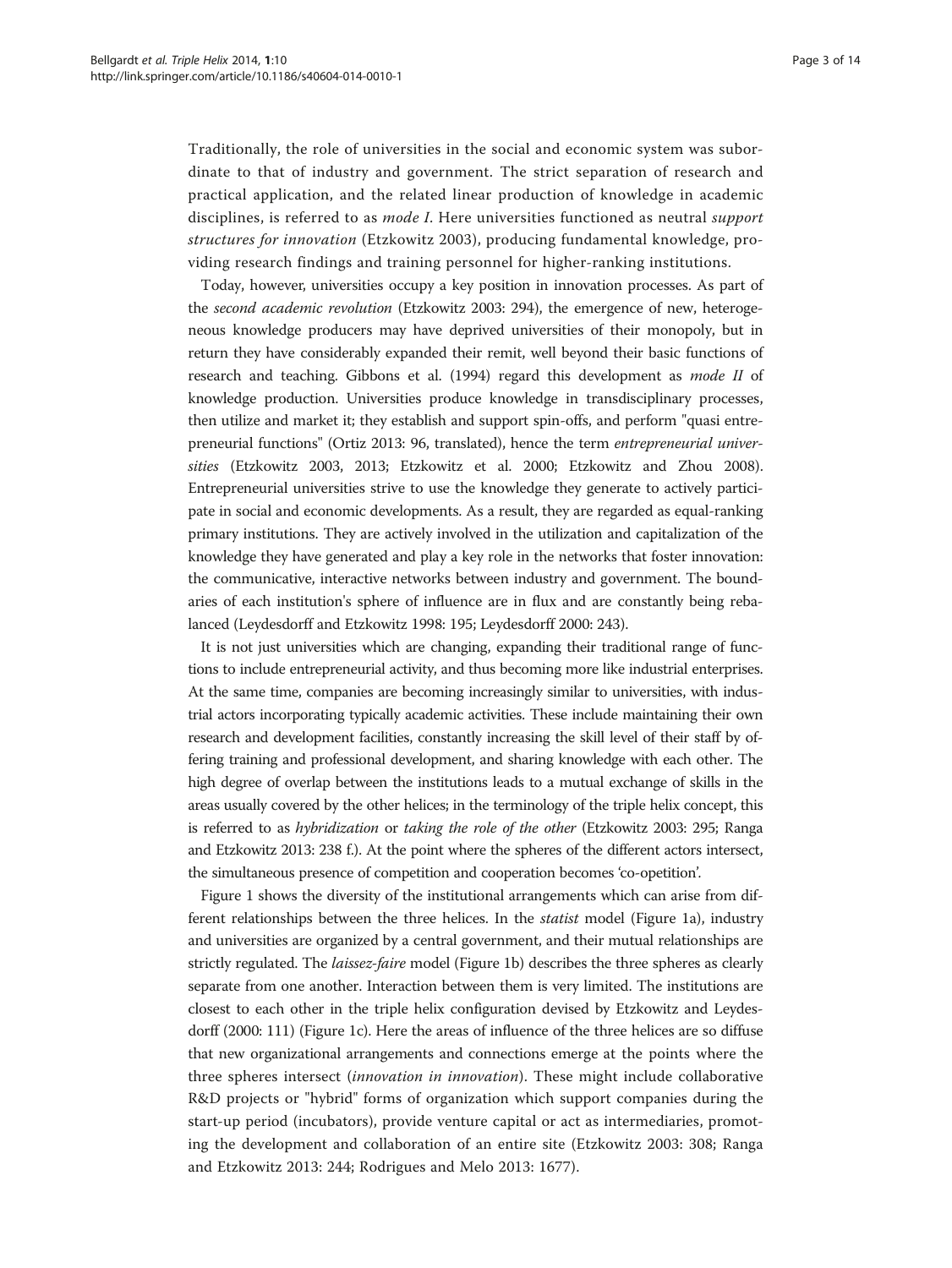<span id="page-3-0"></span>

The triple helix should not be understood as a generally valid theoretical structure, but rather as a systemic approach "[…] which creates a common analytical framework for the mostly isolated case studies in this area" (Ortiz [2013](#page-13-0): 50, translated). Content-wise, the spectrum of previous empirical studies ranges from work emphasizing the role of entrepreneurial universities in the internationally significant innovation cluster of Silicon Valley (Kitagawa [2005\)](#page-13-0) to the restructuring of national innovation clusters. In the regional context, empirical studies have dealt with such topics as specific activities carried out by universities to support start-ups and develop regional clusters (Etzkowitz and Zhou [2008](#page-13-0)), and analysis of the restructuring of former industrial areas (Fogelberg and Thorpenberg [2012\)](#page-13-0).

# Specific research question and research area

The triple helix approach is primarily used to examine the organizational arrangements of the different helices, arrangements which are directly connected to different processes of innovation. While the emergence of science and technology parks has already been the object of isolated studies (Kitagawa [2005](#page-13-0); Etzkowitz and Zhou [2008;](#page-13-0) Fogelberg and Thorpenberg [2012\)](#page-13-0), their subsequent development into science cities has so far been overlooked. The present study takes this as its starting point, focusing on the socio-cultural aspects in the urban development context of science cities, aspects which have so far been disregarded in research on the triple helix model. The aim is to use the triple helix research approach to examine the innovative content of the gradual transformation of a science and technology park into a science city (Figure 2).

#### Hypotheses

The main research hypothesis for the present study, H 1, is as follows:

H1: The triple helix approach can be usefully applied to the interaction of actors involved in residential development in science cities.

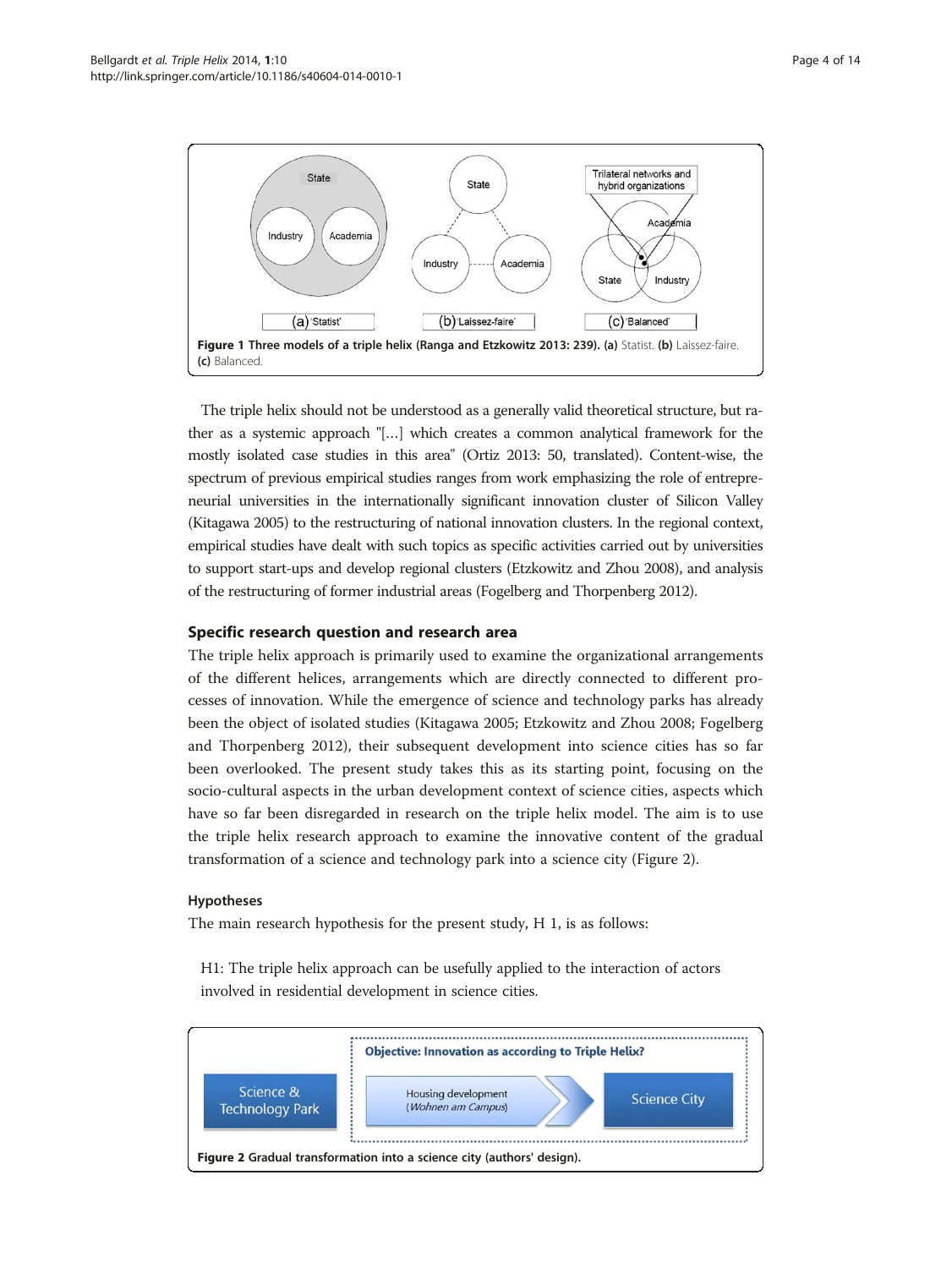Two subordinate hypotheses (H1.1 and H1.2) were derived from this main hypothesis; acceptance of these is a fundamental condition for a positive response to H1:

H1.1: There is interaction between actors of government, university and industry to the effect of developing housing in science cities. (Henceforth known as interaction hypothesis) H1.2: Actors from government, industry and university interact on an equal footing. (Henceforth known as equality hypothesis)

In recognition of recent empirical work on the triple helix that has tended to describe intermediating organizations (Metcalfe [2010](#page-13-0)) or organization organizers (Ranga and Etzkowitz [2013](#page-13-0)), a third sub-hypothesis acknowledging the importance of intermediaries is put forward. An intermediary can be understood as a hybrid organization, formed endogenously from the institutional overlap between the three spheres of industry, university and government. Thus, the question arises as to whether an intermediary is also needed for the development of housing in science cities (H1.3):

H1.3: An intermediary is needed to coordinate the interaction of actors from government, industry and university. (Henceforth known as intermediary hypothesis)

Within the framework of the study, the hypotheses formulated above were tested on the housing project Wohnen am Campus in the Berlin-Adlershof science and technology park. The idea is that the construction of housing here will give this high-tech cluster an urban character. The present study investigates whether the planning process for the various housing options can be conceived as an innovative product in terms of a triple helix model. Before outlining the method, a brief introduction to the site selected for study will give a better understanding of the relationships between the actors in the planning process.

#### Study site: Berlin-Adlershof

Berlin-Adlershof is an integrated industrial, scientific and media site, and the biggest hightech cluster in Germany (Handrich et al. [2008](#page-13-0): 41). It is located in the Treptow-Köpenick district (Bezirk) in southeastern Berlin, on the southwestern side of the Adlershof subdistrict (Ortsteil). Since 1994, the Johannisthal/Adlershof area has been designated as the object of one of seven urban development programmes in Berlin by Berlin's Senate Department for Urban Development and the Environment (see Figure [3\)](#page-5-0).

This instrument for urban development planning allows for co-ordinated development on the roughly 480-hectare site (SenStadtUm [2013a](#page-13-0): 32). Private land owners and the municipality share the obligation to rehabilitate the land and build on it according to planning law requirements (ibid.). Adlershof Projekt GmbH (prior to 2004: Berlin Adlershof Aufbaugesellschaft mbH (BAAG)) serves as the urban development agency and trustee of the federal state of Berlin. It is responsible for the development and marketing of the land owned by the state and for measures to clear this land and provide infrastructure. In terms of ownership, it is a 100% subsidiary of the second development actor on the site, WISTA Management GmbH. This differs from Adlershof Projekt GmbH in that it is more strongly focused on economic policy goals and has a standardized marketing strategy for land which is ready for development (SenStadt [2007:](#page-13-0) 3). In the last 15 years or so, WISTA Management GmbH has undergone a process of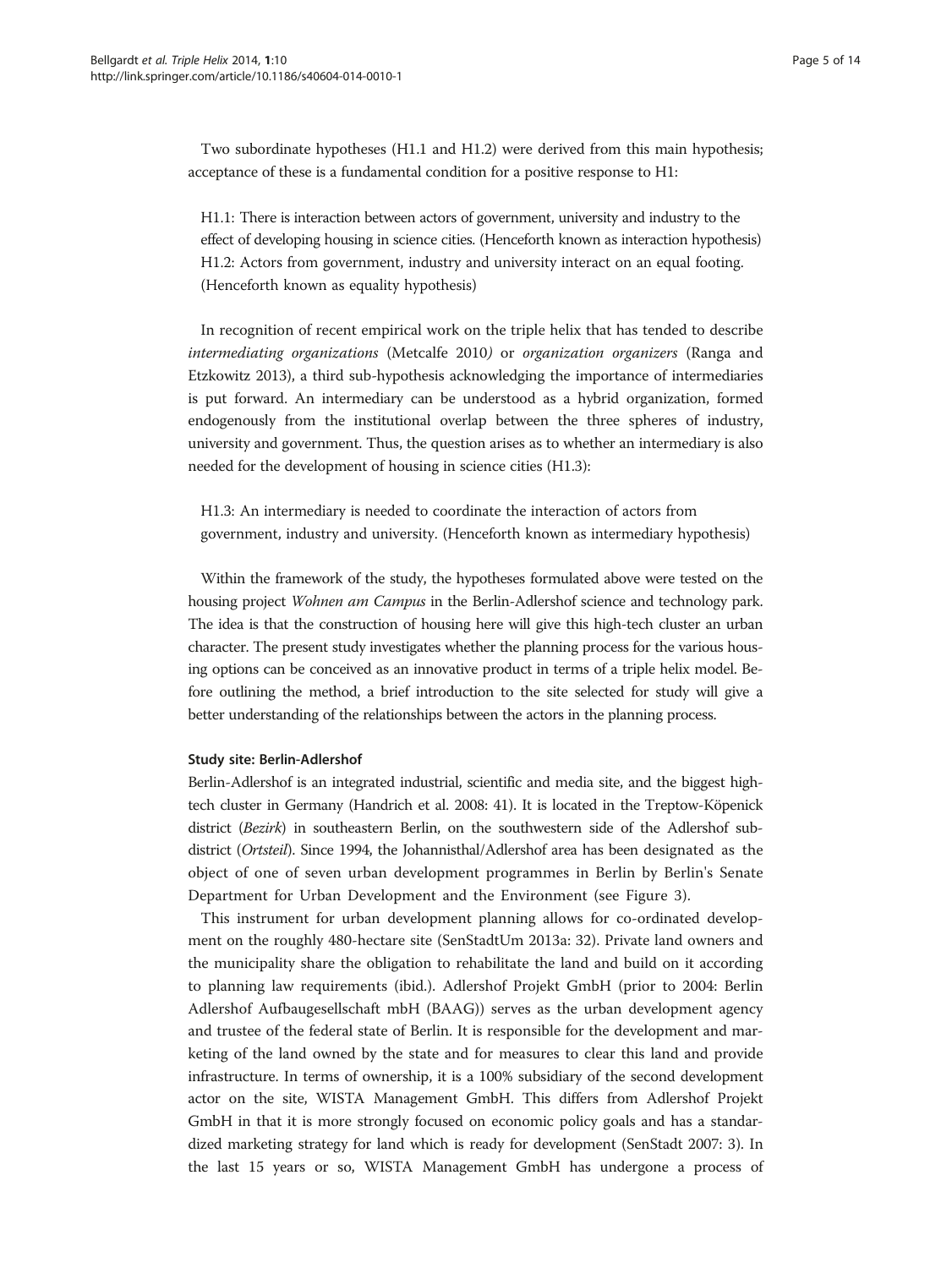<span id="page-5-0"></span>

professionalization and made a major contribution to the present state of development by promoting networks of university and industry, supporting national and international collaborations and running PR operations for the whole development area (Mieg and Mackrodt [2010;](#page-13-0) Mieg [2012\)](#page-13-0).

The historical development of the site explains the present-day international importance of this science and technology park. After 1945, the Akademie der Wissenschaften (Academy of Sciences) was located here; it brought with it many applied research facilities and still shapes the corporate structure of the location today. The decision in 1991 to relocate the natural science departments of the Humboldt-Universität zu Berlin from Berlin-Mitte to Berlin-Adlershof contributed substantially to the development of the present site. From 1998 to 2003, the departments of computer science, mathematics, chemistry, physics, geography and psychology all moved site.

An evaluation carried out by town and country planners in 1993 produced a consensus plan. This 'use-related development plan' still exists in an updated form today and establishes the parameters and provisions for a mixed urban structure for future site development planning (SenStadt [2007:](#page-13-0) 5). The initial focus of development in the area was the creation of a knowledge-based economy. Only later could aspirations to urban character - the ambition to turn the site into an integrated city (Mieg [2012](#page-13-0): 256) - be taken into account. This ambition is reflected in the site's slogan, Stadt in der Stadt (translates as "city within the city", Hölmer [2013:](#page-13-0) 4; Müller [2013:](#page-13-0) 1). The current move to supplement knowledge-based institutions with housing is a central objective of urban development and an important step towards the realization of an integral mix of uses. This was already envisaged in 1994, when the Johannisthal/Adlershof urban development programme was announced (SenStadtUm [2013a](#page-13-0): 3).

The Wohnen am Campus area is a 14-hectare zone in the Berlin-Adlershof science and technology park, on which 14 different residential projects with a total of 1,300 units of housing are currently being built. They vary in terms of building types and forms of ownership, creating a mixture of urban villas, town houses, blocks of flats and student housing. The investors are housing cooperatives (Wohnungsbaugenossenschaften), urban housing associations (Wohnungsbaugesellschaften), private developers (Bauträger) and cohousing group (Baugruppen) (SenStadtUm [2013a:](#page-13-0) 20). Wohnen am Campus has been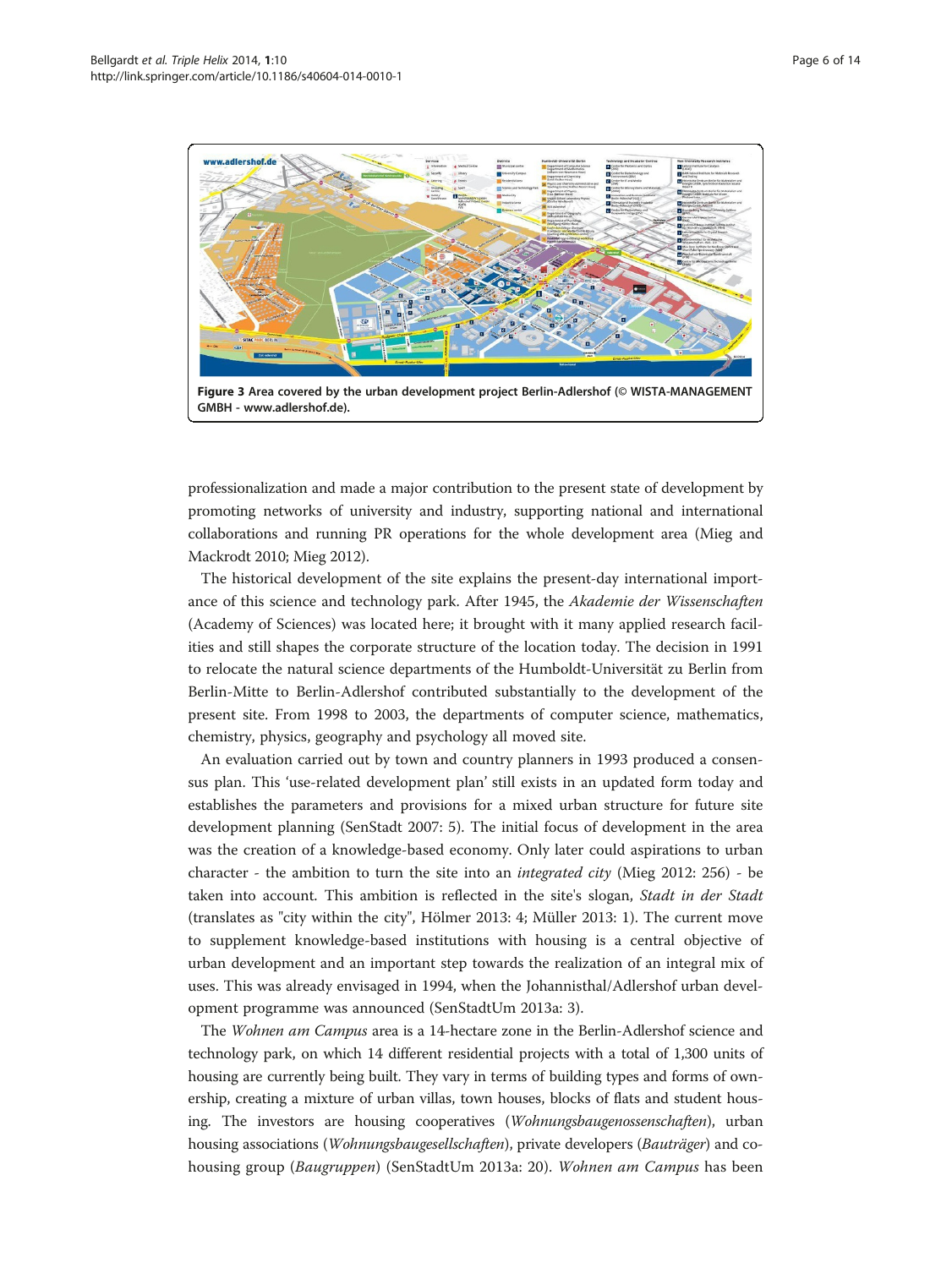created to supplement the area of detached housing which already exists, Wohnen am Landschaftspark. This, due to its position on the edge of the development area, is not integrated into the future science city.

### Methodology

The selection of the case study, Wohnen am Campus, in the study area is based on the assumption that this is a site of activity both for the enterprises and research institutes established in the Berlin-Adlershof science and technology park and for political actors. It is assumed that the now-completed planning process for the housing construction project will have involved interaction between actors from the three spheres (interaction hypothesis H1.1).

In the case study, the three spheres of the triple helix are represented by the following:

- 1. All commercial enterprises based in this location or otherwise active here (industry),
- 2. University and non-university research institutes (science),
- 3. The Senate Department for Urban Development and the Environment (SenStadtUm) and the administrative district (Bezirk) of Berlin Treptow-Köpenick (government).

We assume that interaction between the actors is based on an equal footing (equality hypothesis H1.2). Accordingly, interviewees were chosen so as to equilibrate opinions and yield the most accurate picture of the planning process. To that end, representatives of each sphere were asked about their contribution to the idea and planning process for the Wohnen am Campus project. The government helix was represented by the members of the Senate Department for Urban Development and the Environment (SenStadtUm) who were responsible for the urban development programme. For the helix of industry, interviews were carried out with a board member of the Technologiekreis Adlershof e.V. (TKA), the association of companies based here, and with an external representative and investor in a student housing project located on the site (Studentendorf Schlachtensee eG). In an attempt to avoid overemphasizing the importance of investors at the expense of other actors, and because we assumed the contribution of investors to the planning process to be relatively uniform, we chose to only interview one housing developer. For the helix of university, given that the role of the university is particularly emphasized in the triple helix model, a representative of the Humboldt-University of Berlin (HU Berlin) with responsibility for Adlershof was interviewed. Another important player in the planning process for the housing construction project is Adlershof Projekt GmbH (AP). As the trustee and marketing body for the individual sites and the overall location, it was directly involved in the planning for the housing construction project and is therefore included among the interviewees.

Within the context of this study, five semi-structured expert interviews were carried out with these different representatives between November 2013 and January 2014. These were then used to test the research hypotheses. The interviews focused on the planning process for the housing construction project. In addition to questions about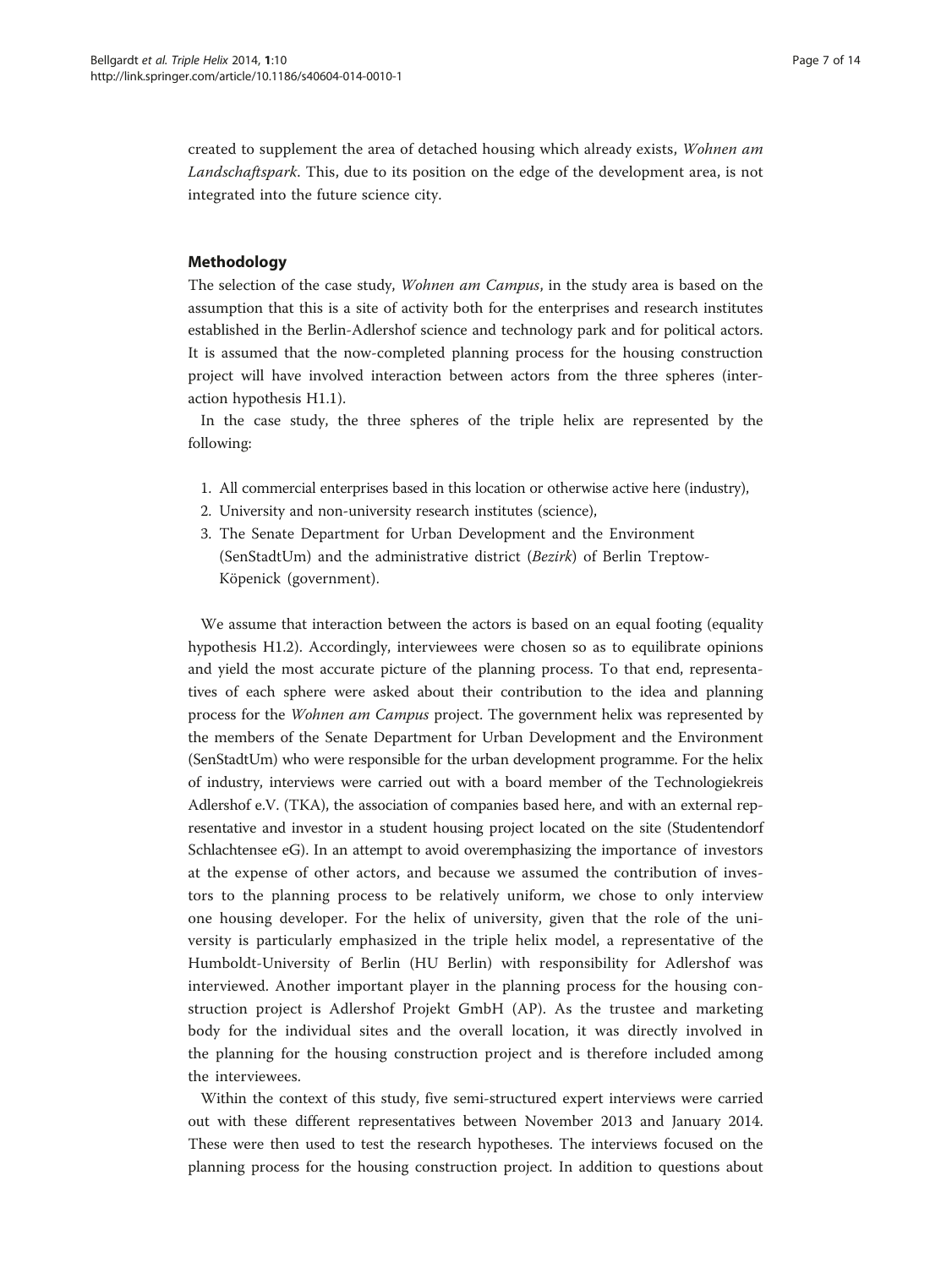individuals and institutions, the interviewees were asked for their views on the involvement of actors from the three helices in the planning process.

### Findings

In order to be able to objectively consider the study hypotheses, it was necessary to ascertain how the actors from government, industry and university perceived the planning process for the Adlershof housing project Wohnen am Campus. A comparative analysis of the semi-structured expert interviews with regard to the selected main and subordinate hypotheses has yielded the following findings.

#### Interaction hypothesis

The first finding is that interaction did take place between actors from government, industry and university for the purpose of residential development in the Berlin-Adlershof science and technology park. In 2009, a workshop on the Wohnen am Campus project was held with actors from government, industry and university. The workshop was attended by representatives of the Senate Department for Urban Development and the Environment, the district office (Bezirksamt) of Treptow-Köpenick, the Humboldt-University of Berlin, the IGAFA (Joint Initiative of Non-University Research Institutes in Adlershof), and also private developers, architects, planning offices and Adlershof Projekt GmbH. The focus was on four thematic areas: (1) the urban development framework, (2) the energy concept, (3) considerations relating to the real estate market and (4) the potential for marketing to co-housing groups.

- (1) In the discourse on the urban development framework for the new residential area, participants agreed on an "urban ambience", to be achieved by a wide range of dwelling types (SenStadt [2009:](#page-13-0) 6, translated). A large number of building types from urban villas and town houses to blocks of flats and student housing - is designed to appeal to a broad range of prospective residents (ibid.: 3). According to the statements of the interviewees, the infrastructure links to the inner city via the direct motorway connection and stops or stations in the local transport network were emphasized as a factor which would make the science city more attractive as a place to live. The target group is not explicitly the employees and students already on the site.
- (2) To supply energy to the new residential area, the decision was made to create an energy efficiency plan, aimed at cooperation with locally based companies from the energy supply sector (SenStadt [2009](#page-13-0): 11).
- (3) From a real estate point of view, the workshop participants state that the planned housing project is located in an area with a stable social structure, close to recreational spaces such as the Landschaftspark, and has good infrastructure links (SenStadt [2009:](#page-13-0) 14). In the context of the city as a whole, Berlin is experiencing population growth and a simultaneous shortage of available homes in the inner city (SenStadt [2009:](#page-13-0) 13). Young families in particular find it increasingly difficult to secure homes suitable for families in the city centre. This is exacerbated by the low level of new building activity, which will not be able to prevent further housing shortages in the immediate future. The market situation in the Treptow-Köpenick district is characterized by a low rate of vacancy, below-average rents and a high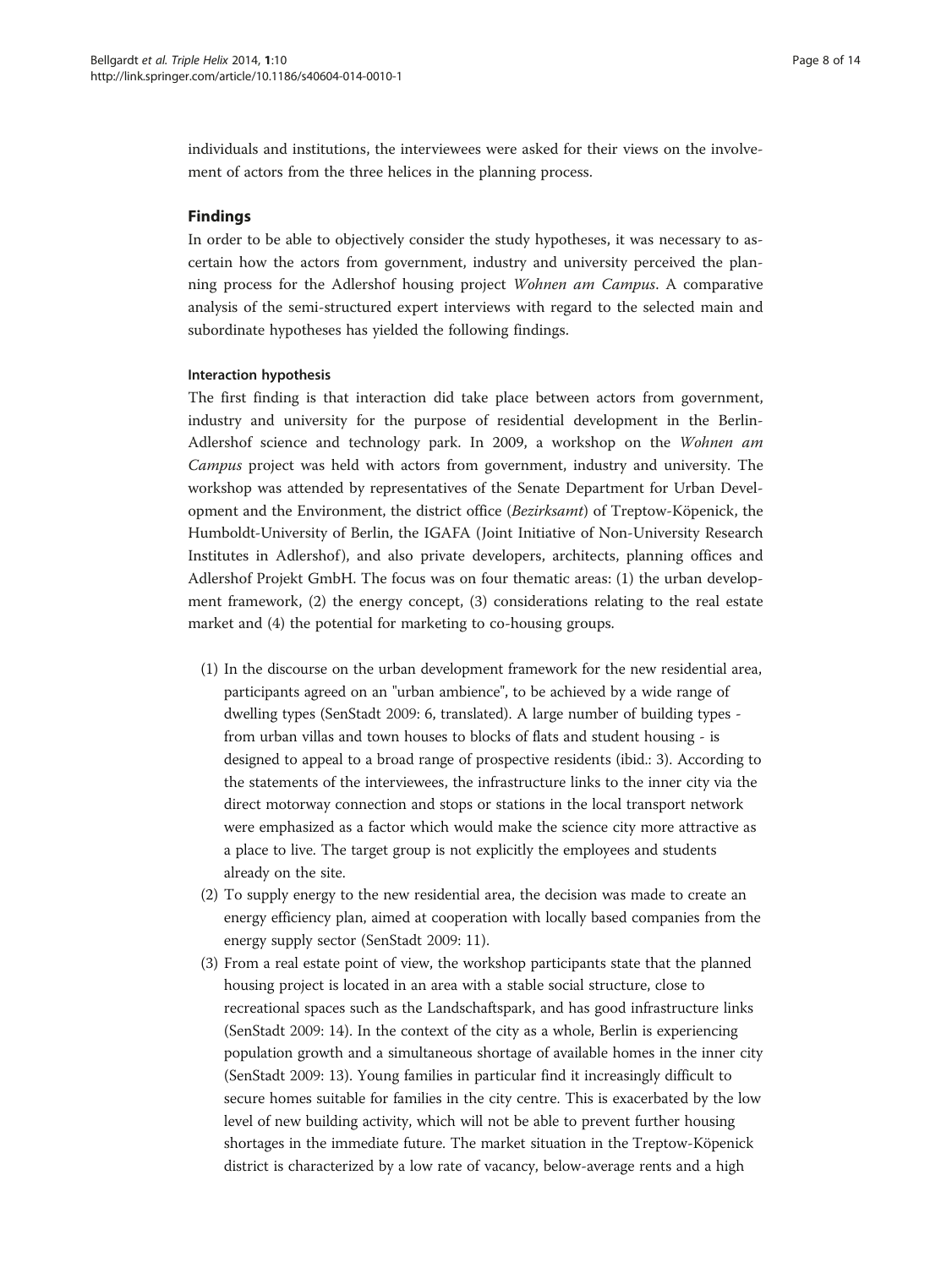proportion of elderly residents and families. There is potential for developing ownership models for families and senior citizens, rental property for people employed on the site short-term and student housing.

(4) According to the assessment of the participants, one area of potential for the housing project is development by a co-housing group. The prerequisite for this is a firm basic concept and development concept for the area (SenStadt [2009:](#page-13-0) 16).

Two further collaborations - bilateral interactions relating to residential planning also need to be highlighted. In 2005, in preparation for the building project, the helices of government and university negotiated over the availability of land on the site of the future housing project. The Humboldt-University of Berlin was entitled to reserve areas in the immediate vicinity of its locally based institutes. These reserve areas were to be redesignated by the Senate Department for the completion of the housing project. The Humboldt-Universität was happy to cooperate. Its interest in the implementation of the housing project is explained partly by the increased attractiveness this is expected to give the campus and partly by the university's hope that the establishment of a student hall of residence will cover the housing requirements of its students. A second bilateral interaction in the planning process was identified between the helices of industry and university. The Humboldt-University of Berlin entered into an agreement with the investor of the planned student hall of residence, in which the HU Berlin pledged to fill 120 hall of residence places, including a penalty clause if the places were not occupied. The interviewees also indicate that the topic of the housing development is often mentioned at informal encounters such as summer fêtes, phone conversations and meetings arranged at short notice.

In the analysis carried out for this study, the workshop organized in the course of the planning process is understood as a one-off trilateral interaction and serves to confirm the interaction hypothesis (H1.1).

#### Equality hypothesis

When the expert interviews were analysed in terms of equality between actors from government, industry and university in the context of the above-mentioned interaction, the government helix turned out to be dominant. In the course of the planning process for Wohnen am Campus, the planning law measures were administered by the Senate Department for Urban Development and the Environment and the Treptow-Köpenick District Office. It was also possible to establish that Adlershof Projekt GmbH, as trustee and development agency for the land belonging to the federal state, also acts on behalf of the Senate Department on the site. The starting point is the establishment of an urban development programme on the premises of the science city, which makes it possible 'to develop an area as a single project, actively, quickly, and with a clear goal focus, and to impose the same obligations on owners and local authorities' (SenStadt [2007](#page-13-0): 5, translated). In its capacity as trustee, Adlershof Projekt GmbH markets sites owned by the federal state to prospective investors throughout the development area. While the Wohnen am Campus housing project is underway, Adlershof Projekt GmbH accompanies the prospective buyers from sale negotiations to the beginning of construction. In its capacity as development agency, it is also charged with expanding the infrastructure.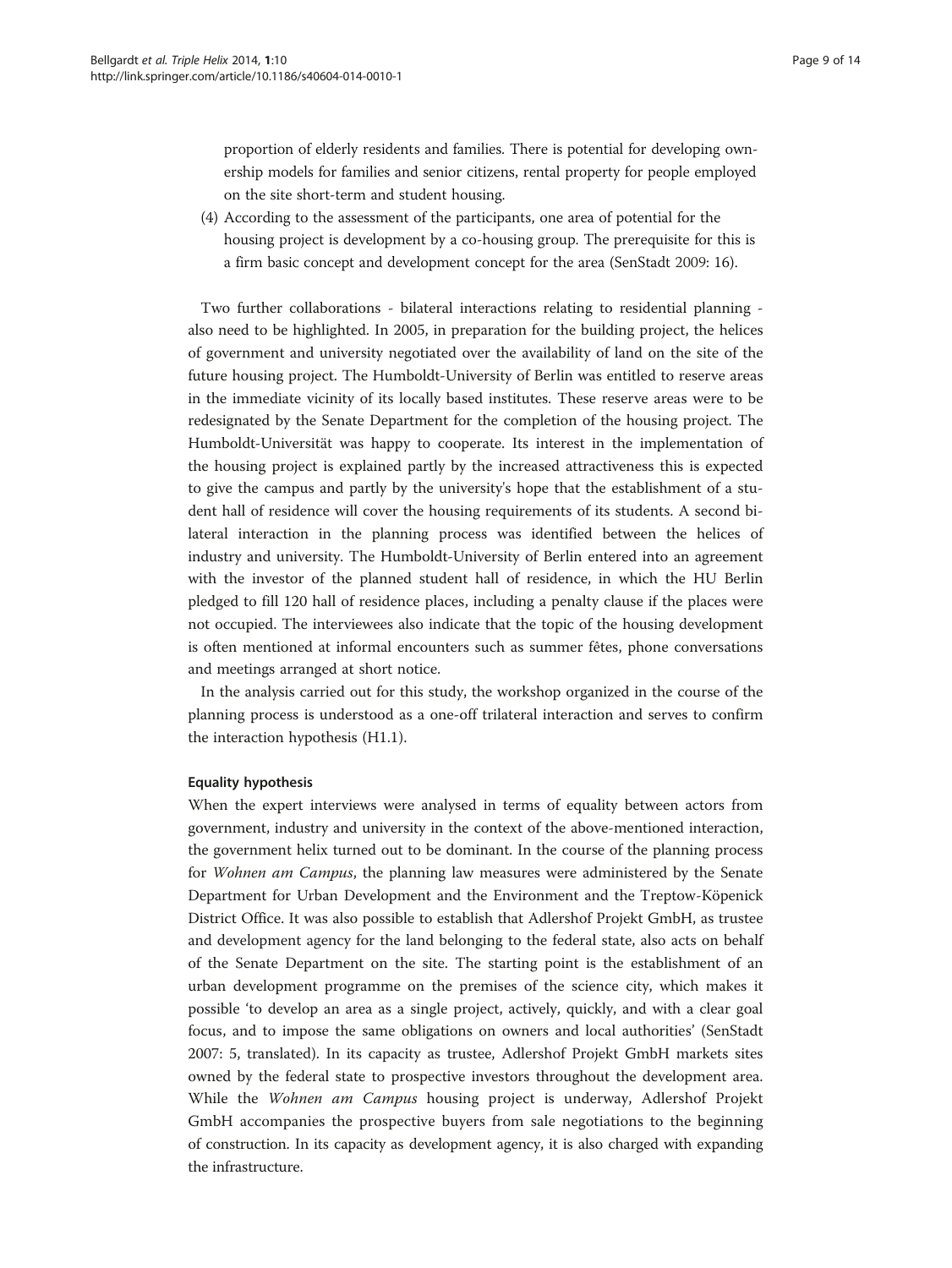Within the framework of the urban development programme, the Senate Department has authority in terms of planning law. This includes financial controlling and urban land-use planning. Given the budgetary constraints faced by the federal state of Berlin, financial controlling serves to contain the costs of providing infrastructure to the area prior to construction. At the Adlershof location, the issuing of planning permits falls to the civil engineering and road construction department of the Treptow-Köpenick District Office, while the Senate Department is responsible for changes to the zoning plan, the establishment of design guidelines for developers, and negotiations with the Humboldt-University of Berlin over the availability of reserve areas.

Compared to government, the other helices play a subordinate role in the interaction process on the site. A representative of local industry does not see the creation of housing as being within his company's sphere of interest and does not discount the possibility that the housing might be used by his employees. The university can, according to its own statements, only contribute to the success of the housing project to a very small extent. The reason for this is a shortage of financial and human resources, which prevents any extensive form of participation and collaboration.

Based on the statements of the experts, then, the trilateral interaction regarding the residential development in Berlin-Adlershof did not involve all three spheres working together on an equal footing. Decisions about the residential development were made by the government helix right from the start. The equality hypothesis can therefore not be confirmed.

### Intermediary hypothesis

Intermediaries are 'those organizations that are (intentionally) situated between the state, industry, and higher education' (Metcalfe 2010: 507). According to this definition, analysis of the expert interviews suggests that Adlershof Projekt GmbH can be understood as an intermediary in relation to the residential development on the site under study. As a 100% subsidiary of WISTA Management GmbH, it carries out mandatory tasks such as the development, urban land-use planning and supervision of construction projects and also functions as an intermediary between various co-developers. True, Adlershof Projekt GmbH did not emerge endogenously (as in Metcalfe's model) from all three helices, but it actively influences the formation of relations of exchange between the three helices by means of its function as trustee and development agency (Metcalfe 2010: 504, 507). It was Adlershof Projekt GmbH which, in the light of a growing shortage of housing in popular inner-city locations in Berlin, revived the original idea of developing housing in the Berlin-Adlershof science and technology park.

By initiating the workshop, Adlershof Projekt GmbH brought together all relevant actors from the different helices early in the planning process. All the experts interviewed regard Adlershof Projekt GmbH as being - throughout the planning process - the initiator and organizer of all content-related interaction and of the urban development framework, for the Wohnen am Campus project. The intermediary hypothesis (H1.3) can therefore be confirmed.

#### Main hypothesis

After considering the findings from the three sub-hypotheses, we have to conclude that none of the models of the triple helix represented in Figure [1](#page-3-0) can be usefully applied, in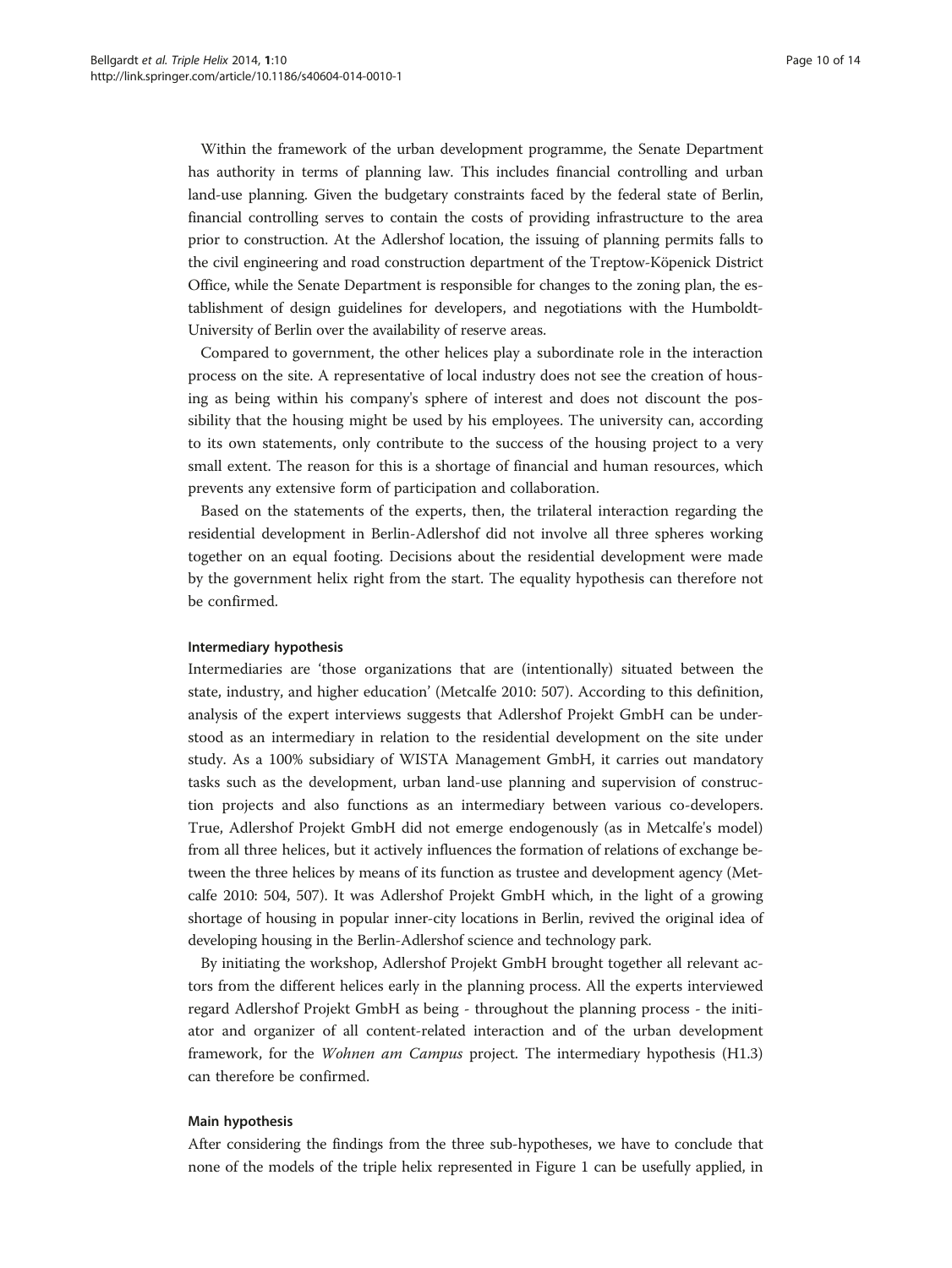<span id="page-10-0"></span>its pure form, to the interaction of actors in residential development in a science and technology park. For the case study used here, it is possible to identify a one-off interaction between the three helices in relation to the development of housing. This, however, does not take place regularly, nor are the three helices involved on an equal footing.

Instead, it can be observed that selected features of the laissez-faire model are reflected in the institutional arrangements (Ranga and Etzkowitz [2013](#page-13-0): 239, see Figure [1](#page-3-0)b). Figure 4 illustrates the adaptation of the model to the Berlin-Adlershof case study. Here the responsibilities of the actors involved in residential development are clearly defined. In the context of the urban development programme, the leading role falls to government. In addition to the model presented by Ranga and Etzkowitz ([2013\)](#page-13-0), an intermediary plays the key role in the planning process (Adlershof Projekt GmbH). The interactions and relations of exchange between the helices are managed through this intermediary: "When there is interaction and interrelationship among the spheres, it is expected to take place across strongly defended boundaries and *preferably through an intermediary*" (Etzkowitz [2003](#page-13-0): 306, emphasis added). Adlershof Projekt GmbH must therefore be seen as a pivotal actor in residential development and is pictured accordingly in Figure 4.

The outcome of the research confirms, however, that it is primarily bilateral forms of collaboration which are managed through the intermediary. A triple helix structure in its most extensive form (balanced model, see Figure [1](#page-3-0)c) can thus not be observed in the transformation process from a science and technology park to the Berlin-Adlershof science city. The main hypothesis formulated at the outset cannot be confirmed.

# **Discussion**

The key assumption of the triple helix approach is that innovations occur through the interaction of actors from government, industry and university. This research article has examined whether the creation of housing in science cities can be explained by the interaction of actors from government, industry and university. The study has shown that the triple helix approach cannot be usefully applied to the interaction of actors involved in residential development in science cities. The reason for this is that no

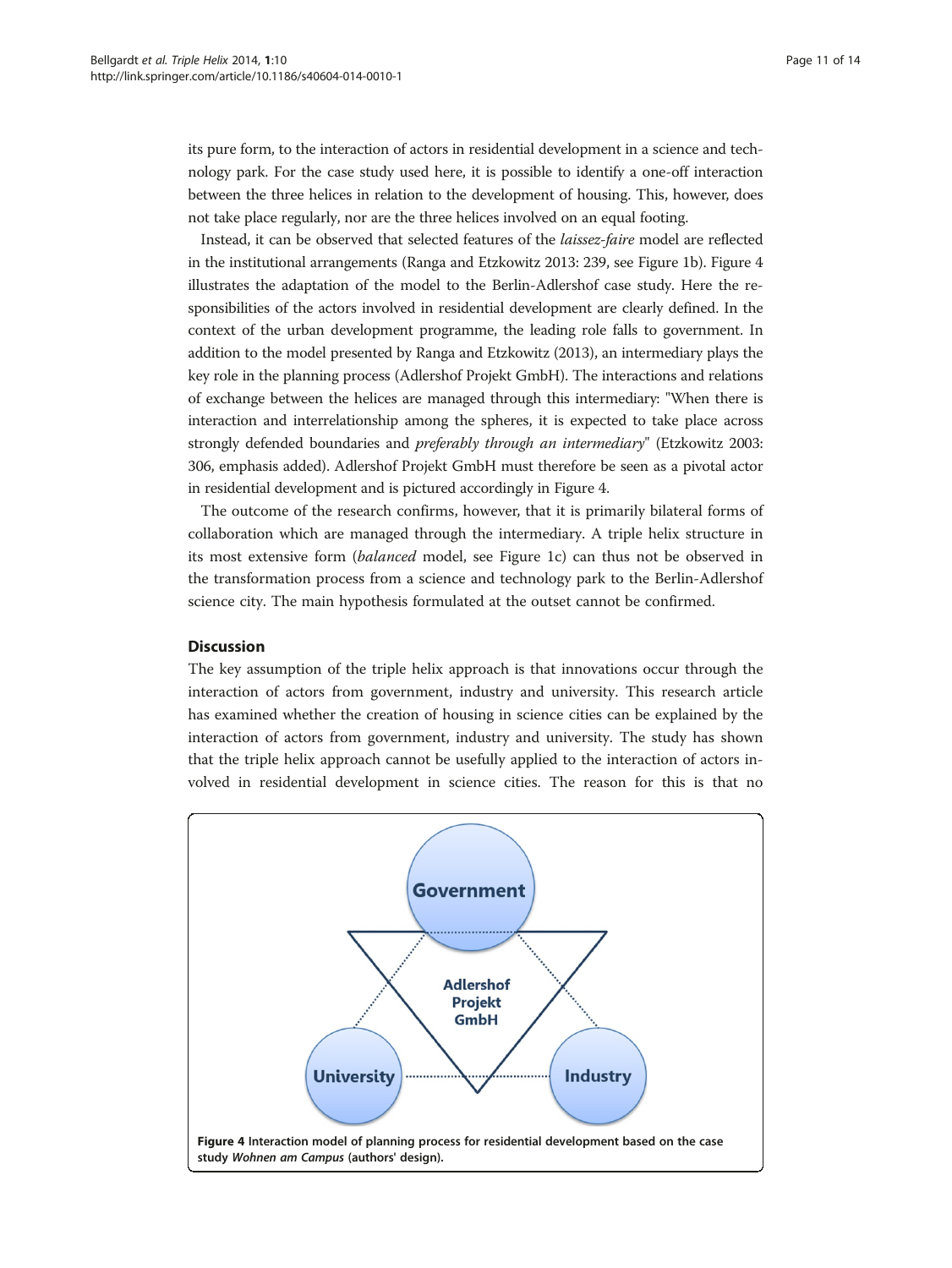interaction between the three helices took place in most of the relevant planning steps. Within the framework of the study, it has been possible to identify four factors inhibiting interaction, each of which has implications for the applicability of the triple helix approach to the transformation of a science and technology park into a science city through residential development.

Firstly, demand for housing is not evenly distributed across the three helices. For one, there is no need for owner-occupied housing for a large proportion of those employed here. Employees seek a functional separation of home and workplace: "No more Siemensstadt!"<sup>a</sup>. For another, the triple helix approach assumes that the three helices interact on the premise that added value will be created by this interaction; in the triple helix approach, this added value comes from innovation, which can for example open up new areas of business for industry. The local industrial actors choose not to get involved in the planning process for *Wohnen am Campus* because they foresee no immediate monetary benefit. Residential development is therefore not suitable as a case study for the triple helix model, because an unequal distribution of demand limits the interaction between the actors a priori.

Secondly, the Humboldt-University of Berlin is not playing an entrepreneurial role in residential development at the Adlershof site. The triple helix approach assumes entrepreneurial universities, which are often to be found in the US, with examples such as Stanford University and Massachusetts Institute of Technology (MIT) (Kitagawa [2005](#page-13-0)). The Humboldt-University of Berlin, however, cannot be described as an entrepreneurial university in relation to the business of residential development. For this, it would have to generate knowledge that could be used for residential development. As the Humboldt-University plays a subordinate role in the planning process for the Wohnen am Campus housing project, we can conclude that either it generates no knowledge which can be used for the development of housing or there is some delay or hindrance in the process by which the knowledge it generates is capitalized upon. The applicability of the triple helix concept to residential development in a European science and technology park is probably limited because the approach assumes an entrepreneurial university based on the American model.

Thirdly, the study shows that the interaction of actors involved in residential development is dependent on their resources. The triple helix approach pays little attention to resourcing, if this is taken to mean the availability of funds and personnel for generating innovation. The analysis of the expert interviews showed that the ability of the Humboldt-University to participate was limited by its financial and staffing resources (HU [2013](#page-13-0), interview). At the same time it is worth considering whether the dominance of the Senate Department and Adlershof Projekt GmbH can be explained not just by their authority in terms of planning law, but also by their access to personnel and funds. The more likely it is that power derived from access to resources might influence the outcome of negotiations between actors of the helices, the more important this question becomes.

Fourthly, the importance of the intermediary must be underlined. Little attention is paid to intermediaries in the triple helix approach. Etzkowitz [\(2003](#page-13-0)) did touch on their role, but for a long time, "organizations that operate in the spaces between institutions of higher education, industrial firms, and government agencies" (Metcalfe 2010: 504) were ignored. The model proposed by Metcalfe (2010) - as a way of understanding intermediary organizations which do not belong to any helix - has yet to be empirically tested. Adlershof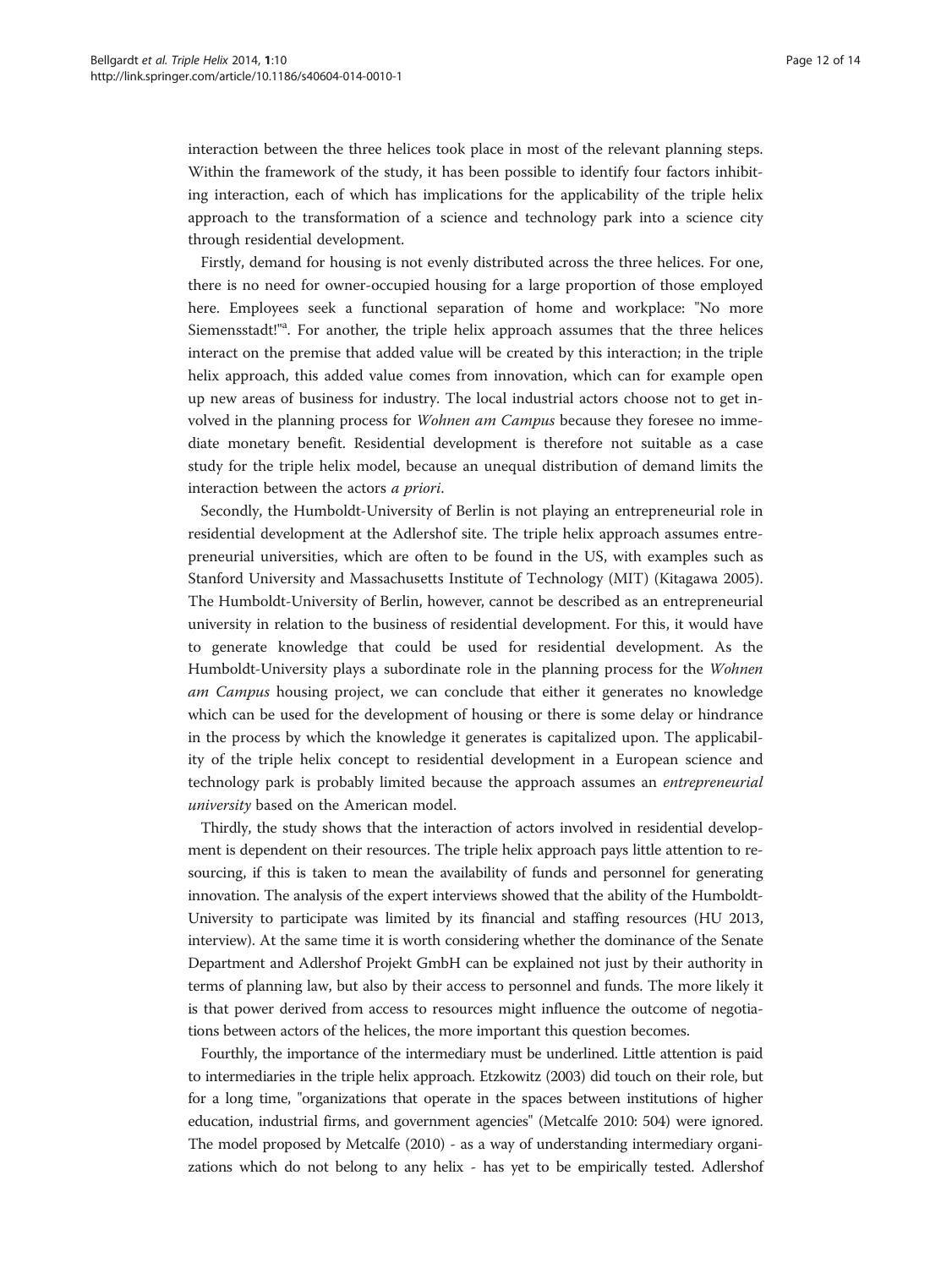<span id="page-12-0"></span>Projekt GmbH does fulfil intermediary functions with regard to residential development on the site, but its corporate history means that it has strong ties to the government helix (see Figure [4](#page-10-0)). It is therefore not an external organization, operating independently of the three helices, nor can it be understood, in terms of the balanced model of the triple helix (see Figure [1c](#page-3-0)), as a hybrid organization which forms endogenously as a result of the high degree to which the three helices intersect. Instead, Adlershof Projekt GmbH qualifies as the organization charged with implementing the Johannisthal/Adlershof urban development programme on behalf of the Senate Department. The organization interprets its functions as the trustee and development agency as an intermediary role between actors from the three helices who are relevant to the site, and yet thanks to the urban development programme, it has extensive planning powers over the site.

It may not be possible to ascribe any innovative content, in the terms of the triple helix concept, to the transformation from a science and technology park into a science city by means of residential development. Nonetheless, Wohnen am Campus does offer something new and innovative: the creation of housing gives the site a more urban character and could therefore indirectly encourage innovative activity. A wide range of studies have argued that a diverse urban environment can have stimulating effects on the generation of basic resources of the knowledge-based economy: innovation, creativity and knowledge (Florida [2002](#page-13-0); Frenkel et al. [2013\)](#page-13-0). In the terms of the triple helix approach, the construction of housing could thus be understood as infrastructure for innovation. Etzkowitz [\(2003\)](#page-13-0) suggests that the focus of triple helix research should be expanded, because "instead of focusing only on the potential for product development from individual technologies, there is a broader concern with creating an infrastructure for innovation in innovation through an enhanced Triple Helix" (Etzkowitz [2003:](#page-13-0) 299 f.). However, these indirect, positive feedback effects of a housing project that gives an urban character to a science and technology park can only be studied after the project has been completed and the residents have moved in.

#### Endnote

<sup>a</sup>Home to production facilities as well as workers' residences, this part of the Berlin district of Spandau is known for its spatial juxtaposition of labour and leisure. Its namesake is Siemens AG (then known as Telegraphen-Bau-Anstalt von Siemens und Halske), which erected plants, housing and communal infrastructure at its own cost (Bienek [2007\)](#page-13-0).

#### Additional file

[Additional file 1:](http://dx.doi.org/10.1186/s40604-014-0010-1) Multilingual abstracts in the five official working languages of the United Nations and Portuguese.

#### Competing interests

The authors declare that they have no competing interests.

#### Authors' contributions

FB, HH, JG, RP, and JS provided necessary literature, conducted interviews, wrote paragraphs, and gave considerable review notes on the final draft of the manuscript. All authors read and approved the final manuscript.

Received: 15 April 2014 Accepted: 7 August 2014 Published online: 11 December 2014